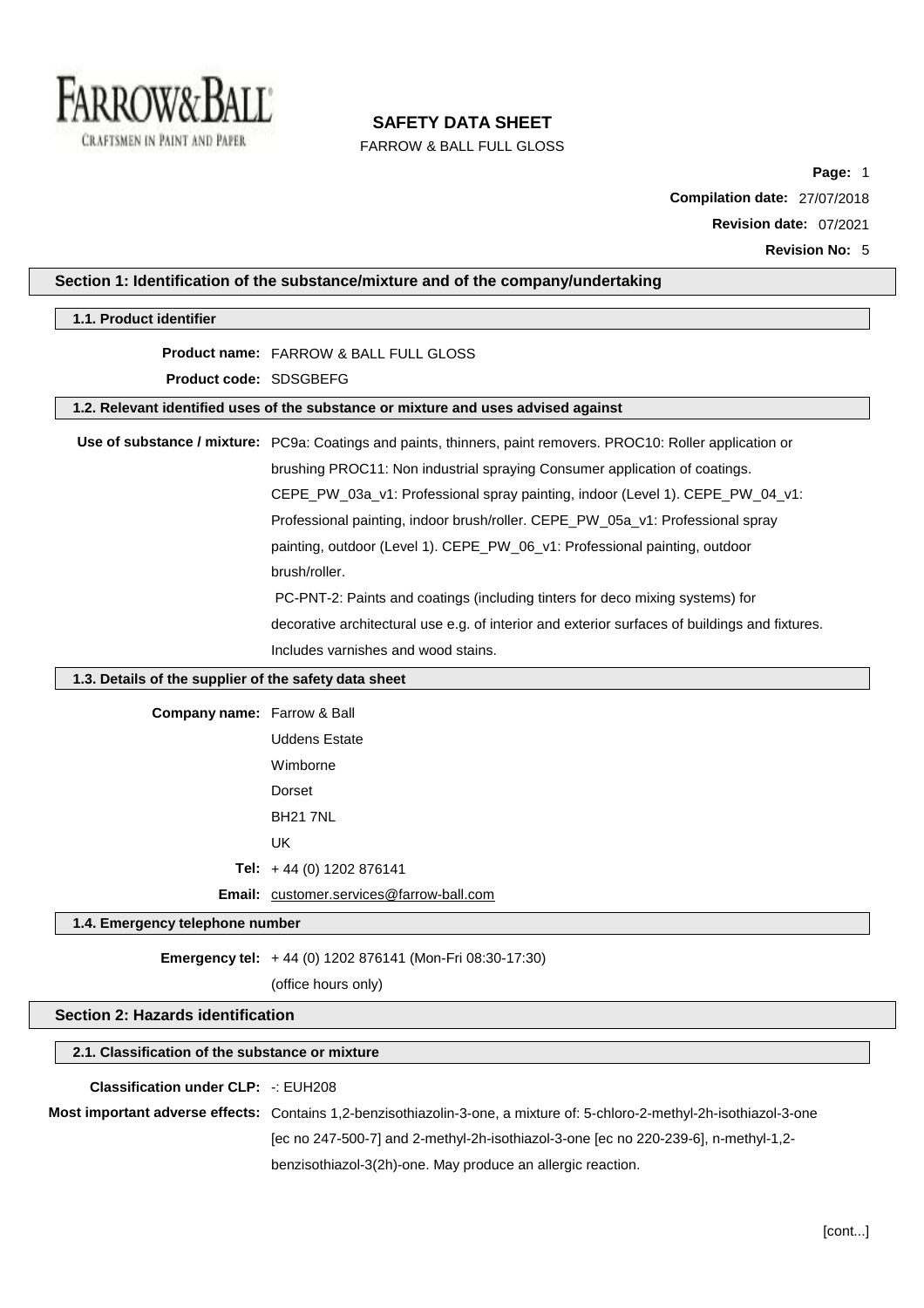## FARROW & BALL FULL GLOSS

| 2.2. Label elements |                                                                                                              |
|---------------------|--------------------------------------------------------------------------------------------------------------|
| Label elements:     |                                                                                                              |
|                     | Hazard statements: EUH208: Contains 1,2-benzisothiazolin-3-one, a mixture of: 5-chloro-2-methyl-2h-          |
|                     | isothiazol-3-one [ec no 247-500-7] and 2-methyl-2h-isothiazol-3-one [ec no 220-239-6],                       |
|                     | n-methyl-1,2-benzisothiazol-3(2h)-one. May produce an allergic reaction.                                     |
|                     | <b>Precautionary statements:</b> P101: If medical advice is needed, have product container or label at hand. |
|                     | P <sub>102</sub> : Keep out of reach of children.                                                            |
|                     | P103: Read label before use.                                                                                 |

**2.3. Other hazards**

**Other hazards:** Not applicable.

**PBT:** This product is not identified as a PBT/vPvB substance.

## **Section 3: Composition/information on ingredients**

**3.2. Mixtures**

#### **Hazardous ingredients:**

TITANIUM DIOXIDE - REACH registered number(s): 01-2119489379-17-0000

| <b>EINECS</b> | CAS        | PBT / WEL                                               | <b>CLP Classification</b> | Percent |
|---------------|------------|---------------------------------------------------------|---------------------------|---------|
| 236-675-5     | 13463-67-7 | Substance with a Community<br>workplace exposure limit. |                           | 10-30%  |

SILICON DIOXIDE

| 7631-86-9 | Substance with a Community | ' - პ "ი |
|-----------|----------------------------|----------|
|           | workplace exposure limit.  |          |

**Contains:** The data quoted is for an untinted white base.

## **Section 4: First aid measures**

**4.1. Description of first aid measures**

**Skin contact:** Wash immediately with plenty of soap and water.

**Eye contact:** Bathe the eye with running water for 15 minutes.

**Ingestion:** Wash out mouth with water.

**Inhalation:** Not applicable.

### **4.2. Most important symptoms and effects, both acute and delayed**

**Skin contact:** There may be mild irritation at the site of contact.

**Eye contact:** There may be irritation and redness.

**Ingestion:** There may be irritation of the throat.

**Inhalation:** No symptoms.

**Delayed / immediate effects:** Immediate effects can be expected after short-term exposure.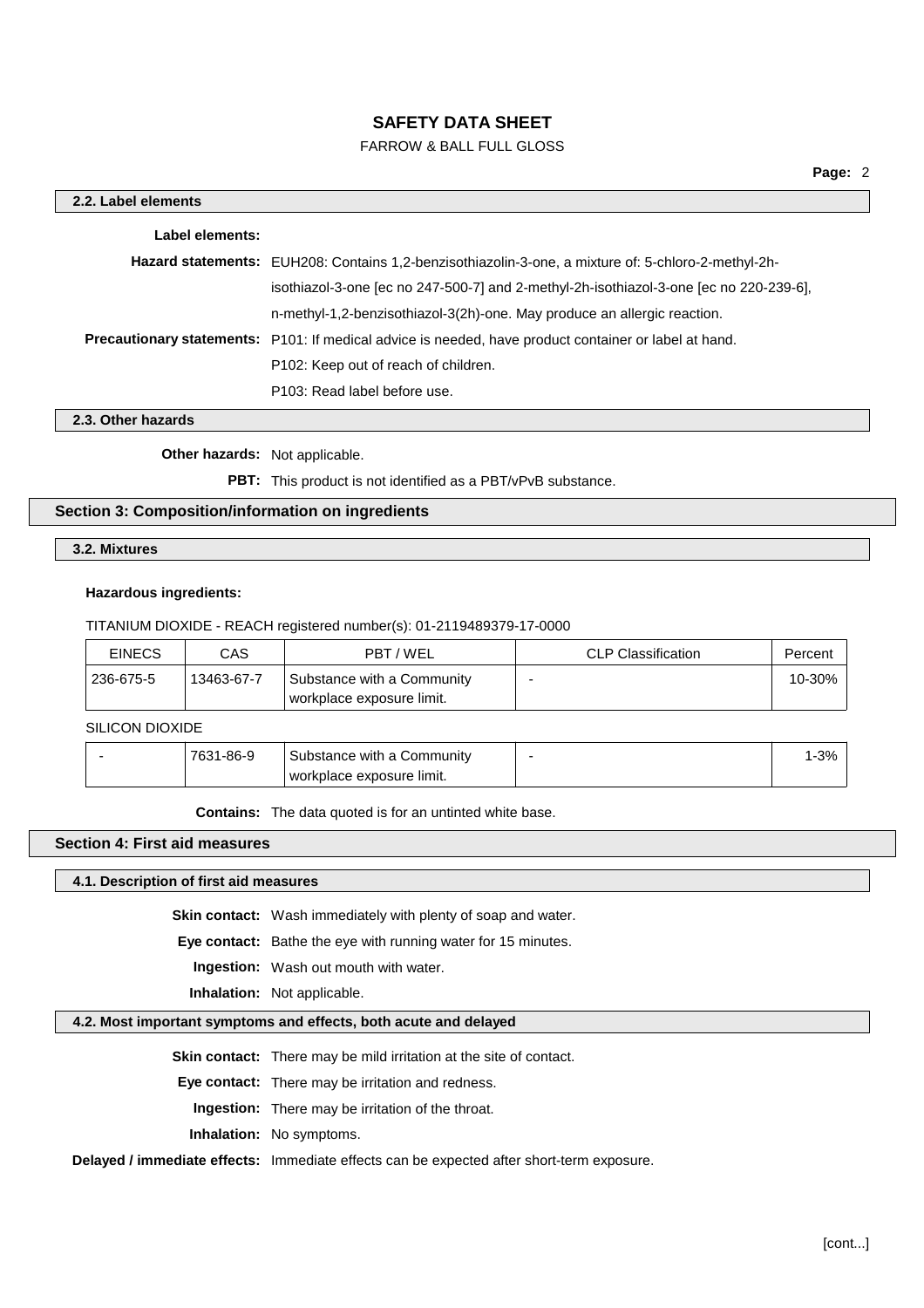## FARROW & BALL FULL GLOSS

**4.3. Indication of any immediate medical attention and special treatment needed**

**Immediate / special treatment:** Not applicable.

## **Section 5: Fire-fighting measures**

#### **5.1. Extinguishing media**

**Extinguishing media:** Suitable extinguishing media for the surrounding fire should be used. Use water spray

to cool containers.

### **5.2. Special hazards arising from the substance or mixture**

**Exposure hazards:** Not applicable.

**5.3. Advice for fire-fighters**

**Advice for fire-fighters:** Wear self-contained breathing apparatus.

## **Section 6: Accidental release measures**

#### **6.1. Personal precautions, protective equipment and emergency procedures**

**Personal precautions:** Refer to section 8 of SDS for personal protection details. Turn leaking containers leakside up to prevent the escape of liquid. Mark out the contaminated area with signs and prevent access to unauthorised personnel.

#### **6.2. Environmental precautions**

**Environmental precautions:** Do not discharge into drains or rivers. Contain the spillage using bunding.

### **6.3. Methods and material for containment and cleaning up**

**Clean-up procedures:** Absorb into dry earth or sand. Transfer to a closable, labelled salvage container for

disposal by an appropriate method.

#### **6.4. Reference to other sections**

**Reference to other sections:** Refer to section 8 of SDS.

## **Section 7: Handling and storage**

#### **7.1. Precautions for safe handling**

**Handling requirements:** Avoid direct contact with the substance. Ensure there is sufficient ventilation of the area.

Avoid the formation or spread of mists in the air.

#### **7.2. Conditions for safe storage, including any incompatibilities**

**Storage conditions:** Store in a cool, well ventilated area. Keep container tightly closed. The floor of the storage room must be impermeable to prevent the escape of liquids.

**Suitable packaging:** Not applicable.

**7.3. Specific end use(s)**

**Specific end use(s):** No data available.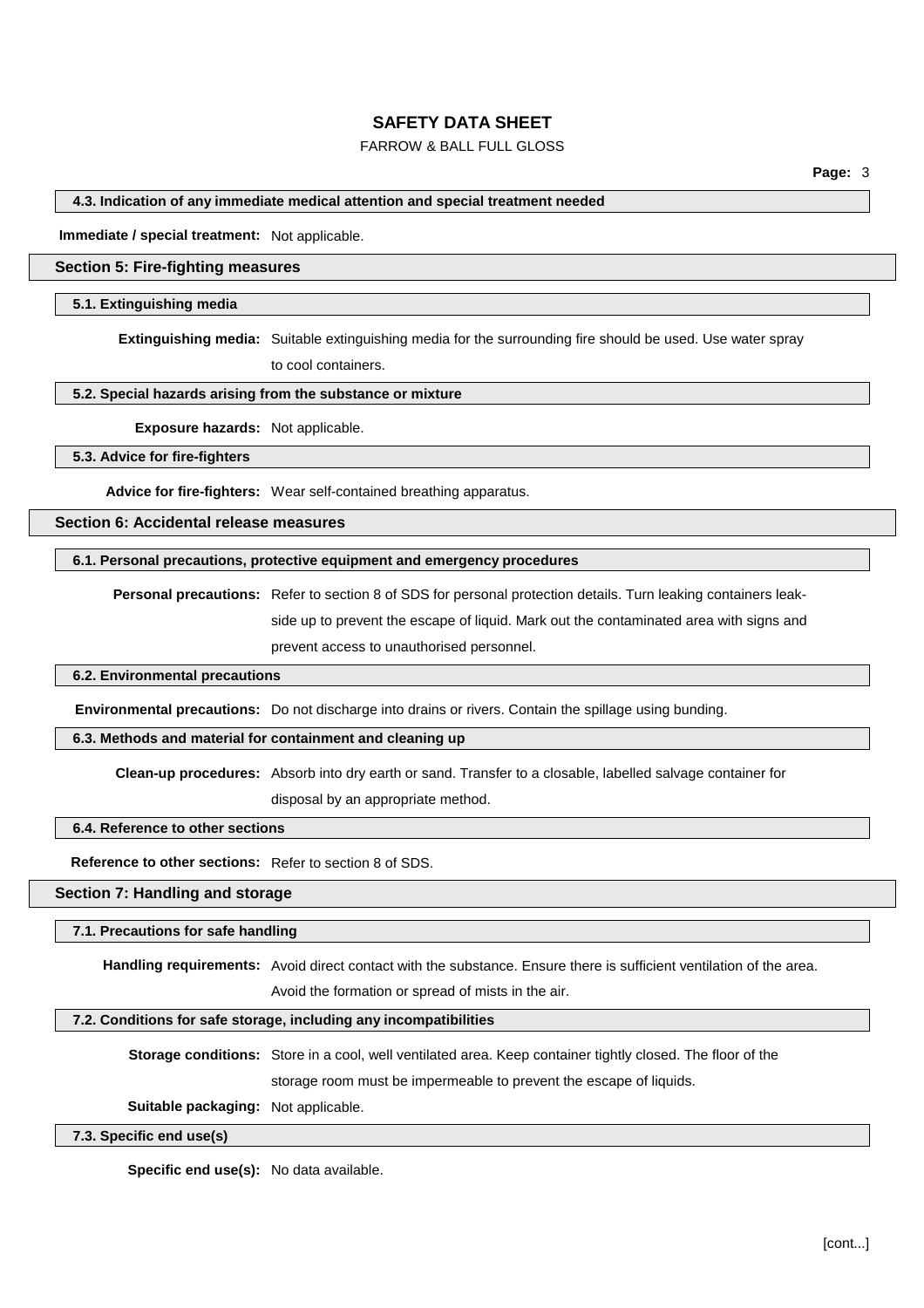# FARROW & BALL FULL GLOSS

## **Section 8: Exposure controls/personal protection**

### **8.1. Control parameters**

**Workplace exposure limits:** No data available.

## **DNEL/PNEC Values**

**DNEL / PNEC** No data available.

| 8.2. Exposure controls |                                                                                                                  |  |
|------------------------|------------------------------------------------------------------------------------------------------------------|--|
|                        | <b>Engineering measures:</b> The floor of the storage room must be impermeable to prevent the escape of liquids. |  |
|                        | CEPE_PW_03A_v1: 30% = general room ventilation (e.g. open windows).                                              |  |
|                        | $CEPE_PW_04_v1: 30\% =$ general room ventilation (e.g. open windows).                                            |  |
|                        | CEPE PW 05a $v1:30\%$ = general room ventilation (e.g. open windows).                                            |  |
|                        | CEPE PW 06 $v1:30\%$ = general room ventilation (e.g. open windows).                                             |  |
|                        | Respiratory protection: Respiratory protection not required. CEPE_PW_03A_v1: Not Required.                       |  |
|                        | CEPE_PW_04_v1: Not Required. CEPE_PW_05a_v1: Not Required. CEPE_PW_06_v1:                                        |  |
|                        | Not Required.                                                                                                    |  |
|                        | <b>Hand protection:</b> Protective gloves. Nitrile rubber. (EN 374).                                             |  |
|                        | Eye protection: Safety glasses. (EN 166).                                                                        |  |
|                        | <b>Skin protection:</b> Protective clothing.                                                                     |  |
|                        | <b>Environmental:</b> Prevent from entering in public sewers or the immediate environment.                       |  |

## **Section 9: Physical and chemical properties**

## **9.1. Information on basic physical and chemical properties**

|                                                         | <b>State: Emulsion</b>                           |                                                 |                                  |
|---------------------------------------------------------|--------------------------------------------------|-------------------------------------------------|----------------------------------|
| <b>Colour:</b> Various                                  |                                                  |                                                 |                                  |
|                                                         | <b>Odour:</b> Barely perceptible odour           |                                                 |                                  |
| <b>Evaporation rate: Slow</b>                           |                                                  |                                                 |                                  |
|                                                         | <b>Oxidising:</b> Non-oxidising (by EC criteria) |                                                 |                                  |
| <b>Solubility in water: Miscible</b>                    |                                                  |                                                 |                                  |
| <b>Boiling point/range°C: 100</b>                       |                                                  | Melting point/range°C: No data available.       |                                  |
| <b>Flammability limits %: lower:</b> No data available. |                                                  |                                                 | <b>upper:</b> No data available. |
| Flash point°C: >100                                     |                                                  | Part.coeff. n-octanol/water: No data available. |                                  |
| Autoflammability <sup>°</sup> C: No data available.     |                                                  | Vapour pressure: No data available.             |                                  |
| <b>Relative density:</b> $1.2 - 1.4$ g/cc               |                                                  |                                                 | $pH: 8.0 - 8.5$                  |
|                                                         | <b>VOC g/l:</b> 13 g/l d (130 g/l)               |                                                 |                                  |
|                                                         |                                                  |                                                 |                                  |

**9.2. Other information**

**Other information:** Not applicable.

**Section 10: Stability and reactivity**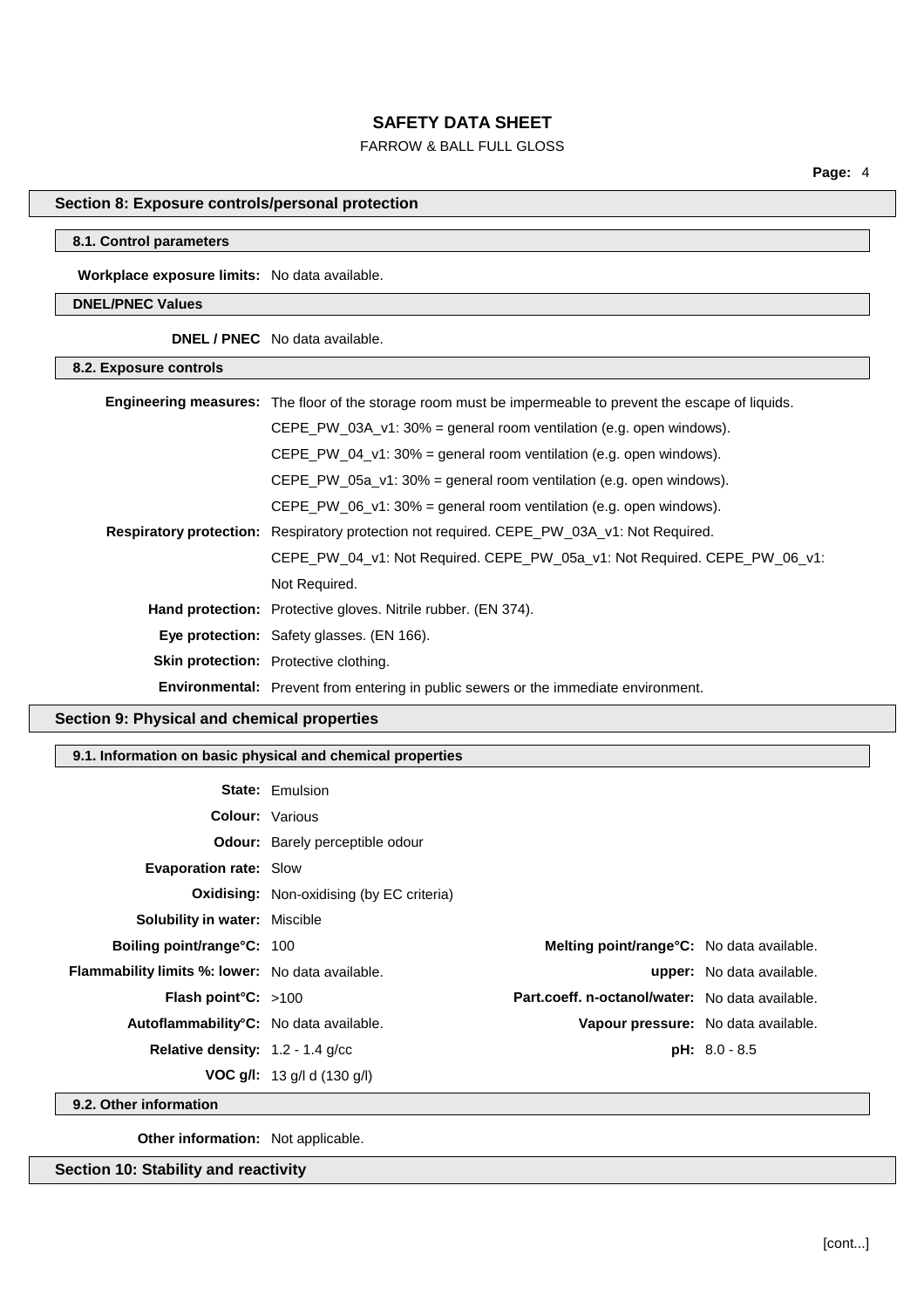## FARROW & BALL FULL GLOSS

### **10.1. Reactivity**

**Reactivity:** Stable under recommended transport or storage conditions.

### **10.2. Chemical stability**

**Chemical stability:** Stable under normal conditions.

## **10.3. Possibility of hazardous reactions**

**Hazardous reactions:** Hazardous reactions will not occur under normal transport or storage conditions.

Decomposition may occur on exposure to conditions or materials listed below.

**10.4. Conditions to avoid**

**Conditions to avoid:** Heat.

**10.5. Incompatible materials**

**Materials to avoid:** Strong oxidising agents. Strong acids.

**10.6. Hazardous decomposition products**

**Haz. decomp. products:** No data available.

### **Section 11: Toxicological information**

## **11.1. Information on toxicological effects**

### **Excluded hazards for substance:**

| Hazard                         | Route | <b>Basis</b>          |
|--------------------------------|-------|-----------------------|
| Acute toxicity (ac. tox. 4)    |       | No hazard: calculated |
| Acute toxicity (ac. tox. 3)    |       | No hazard: calculated |
| Acute toxicity (ac. tox. 2)    |       | No hazard: calculated |
| Acute toxicity (ac. tox. 1)    |       | No hazard: calculated |
| Skin corrosion/irritation      |       | No hazard: calculated |
| Serious eye damage/irritation  |       | No hazard: calculated |
| Respiratory/skin sensitisation |       | No hazard: calculated |
| Germ cell mutagenicity         |       | No hazard: calculated |
| Carcinogenicity                |       | No hazard: calculated |
| Reproductive toxicity          |       | No hazard: calculated |
| STOT-single exposure           |       | No hazard: calculated |
| STOT-repeated exposure         |       | No hazard: calculated |
| Aspiration hazard              |       | No hazard: calculated |

#### **Symptoms / routes of exposure**

**Skin contact:** There may be mild irritation at the site of contact.

**Eye contact:** There may be irritation and redness.

**Ingestion:** There may be irritation of the throat.

**Inhalation:** No symptoms.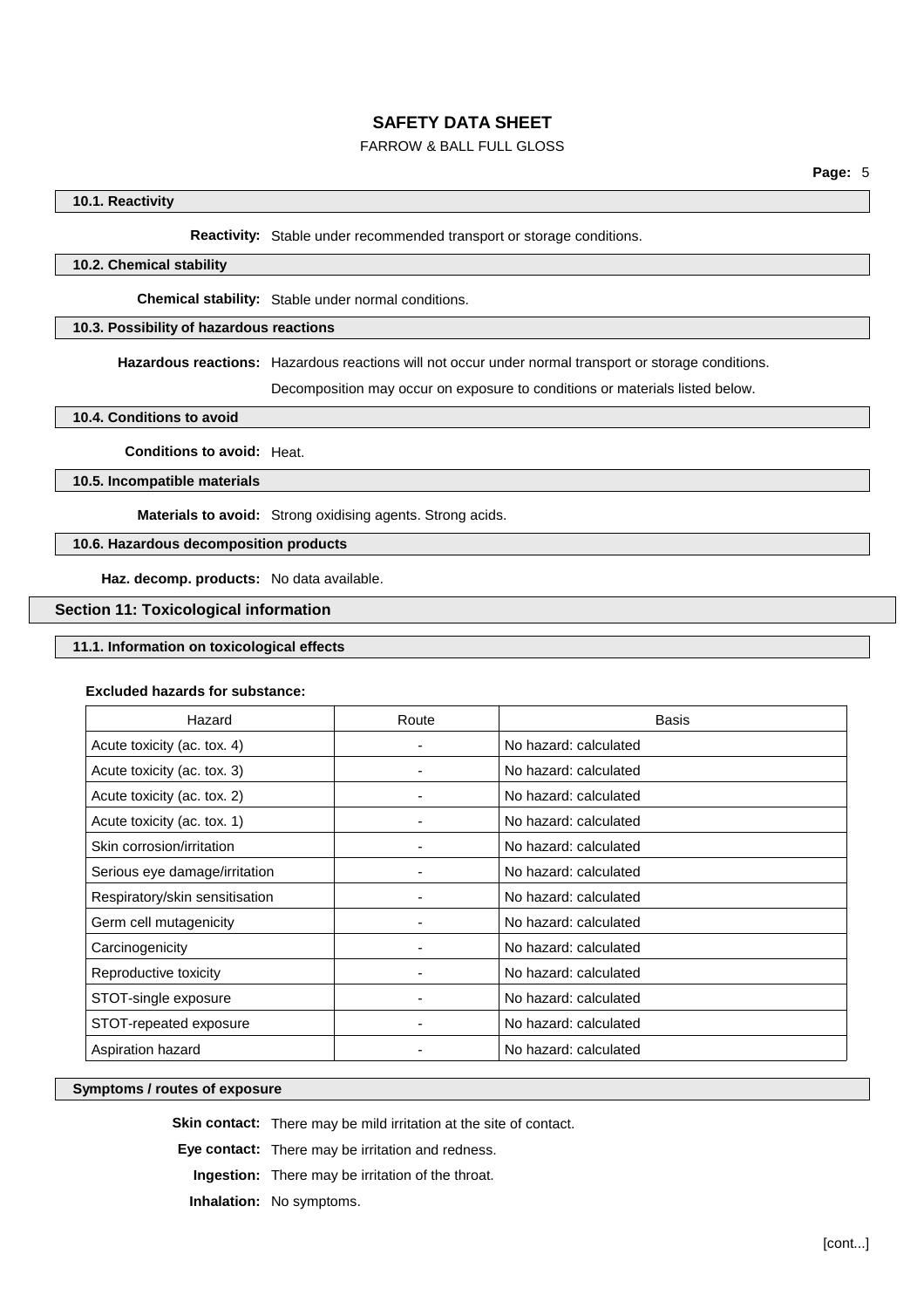## FARROW & BALL FULL GLOSS

**Page:** 6

**Delayed / immediate effects:** Immediate effects can be expected after short-term exposure.

**Other information:** Not applicable.

#### **Section 12: Ecological information**

**12.1. Toxicity**

**Ecotoxicity values:** No data available.

**12.2. Persistence and degradability**

**Persistence and degradability:** Not biodegradable.

**12.3. Bioaccumulative potential**

**Bioaccumulative potential:** Bioaccumulation potential.

**12.4. Mobility in soil**

**Mobility:** Readily absorbed into soil.

**12.5. Results of PBT and vPvB assessment**

**PBT identification:** This product is not identified as a PBT/vPvB substance.

**12.6. Other adverse effects**

**Other adverse effects:** No data available.

#### **Section 13: Disposal considerations**

### **13.1. Waste treatment methods**

|                             | Disposal operations: Disposal should be in accordance with local, state or national legislation.       |
|-----------------------------|--------------------------------------------------------------------------------------------------------|
|                             | <b>Recovery operations:</b> Recycling/reclamation of other inorganic materials.                        |
| Waste code number: 08 01 12 |                                                                                                        |
|                             | <b>Disposal of packaging:</b> Dispose of as normal industrial waste. Metal containers may be recycled. |
|                             | <b>NB:</b> The user's attention is drawn to the possible existence of regional or national             |
|                             | regulations regarding disposal.                                                                        |

### **Section 14: Transport information**

**Transport class:** This product does not require a classification for transport.

#### **Section 15: Regulatory information**

| 15.1. Safety, health and environmental regulations/legislation specific for the substance or mixture |  |
|------------------------------------------------------------------------------------------------------|--|
|------------------------------------------------------------------------------------------------------|--|

**Specific regulations:** Global Chemical Inventory Status: One or more components of this product are not included in the following inventories. These may be polymers (of which monomers are included) and as such are exempt from registration: European Union EINECS - European Inventory of Existing Chemical Substances, Russia: GOST 31340-2013

### **15.2. Chemical Safety Assessment**

**Chemical safety assessment:** A chemical safety assessment has not been carried out for the substance or the mixture by the supplier.